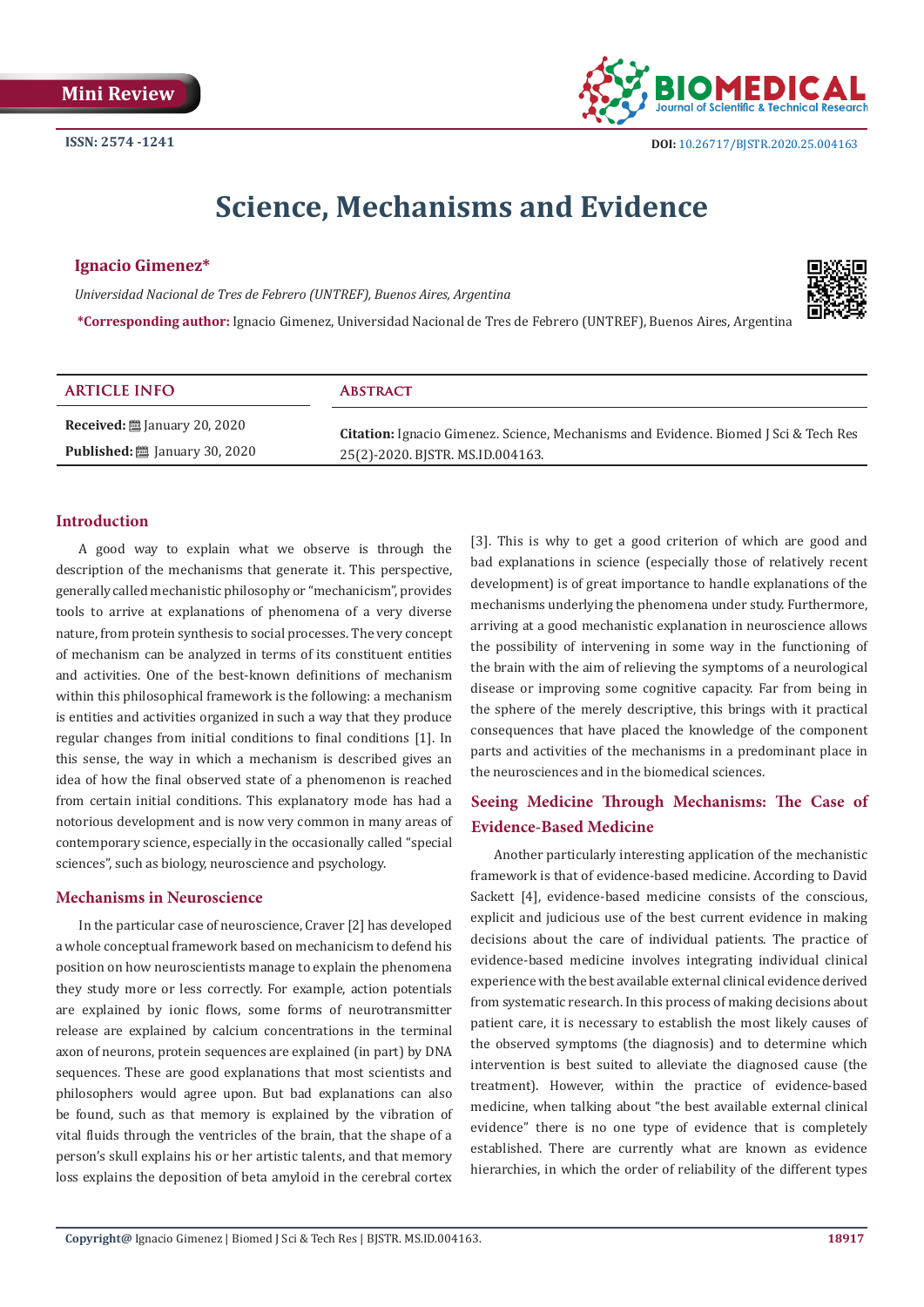of evidence available for public health decision-making is made explicit [5].

For example, the one issued by the National Institute for Health and Clinical Excellence [6] in the United Kingdom. In general, these hierarchical orders of evidence that are commonly used in the practice of medicine prioritize those obtained from clinical, experimental or observational trials, and meta-analyses of large numbers of clinical studies. However, these types of studies are based on correlations between variables, i.e. they do not imply causality. For this reason, their results should be taken with caution when deciding on an appropriate treatment. With the aim of improving evidence-based medicine, Clarke and collaborators express the need to place the evidence of mechanisms on the same level as correlation studies when deciding on an appropriate treatment [7]. It should be noted that in this context, evidence of mechanisms can take many forms, from laboratory experiments, basic science literature reviews, individual patient cases, textbook consensus, to expert testimony. But how can knowledge of the mechanism of a treatment or disorder contribute to better practice of evidence-based medicine?

## **Using Mechanisms to Improve Clinical Trials Design**

Firstly, a better understanding of the mechanism underlying a medical treatment can lead to a more appropriate design and interpretation of a clinical trial. For example, in cases where a disease may occur by different possible mechanisms, if the pathways in which a drug acts to relieve its symptoms are known, patients may be recruited in whom a diagnosis has been made based on the production of those symptoms and not others. This may also lead to deciding which variables to measure in each clinical trial [7]. In this sense, the way in which a disease occurs is reminiscent of multiple realizability phenomena [8]. An example can be found in the use of the monoclonal antibody Eculizumab to treat Hemolytic Uremic Syndrome (HUS), a serious failure in renal function. This condition can originate in several ways, one of which is from a mutation in a particular metabolic pathway ("the complement pathway") or from a toxin produced by the bacterium *Shigella dysenteriae*. Eculizumab is only efficient in treating HUS produced by the mutation in the complement pathway, since it has a mechanism of action that allows it to bind to one of the molecules that are defective, preventing its cleavage and thus restoring the glomerular filtrate [9]. This is why positive results are expected from the use of Eculizumab in a clinical trial in HUS patients with a genetic origin and not because of "Shigga toxin". Also, knowing the pharmacokinetic mechanisms of the drug allows us to better decide which clinical parameters to measure and at what times.

## **Mechanisms as an External Source of Clinical Evidence**

Another aspect in which the consideration of the mechanism can be complemented with evidence from clinical studies is by acting as an external source of validation of the latter, which allows

its generalizability to other populations or individuals falling outside the studied domain. This action of generalizing is based on the assumption of what is known as "universal biological response", that is, that different individuals will respond to a treatment or a drug in the same way. What happens is that many times the results of a clinical trial cannot be directly transposed to other populations with different characteristics or to other environmental conditions, since the causal mechanisms change. Generally, the assumption of generalizability works when the mechanism of action of an intervention is relatively simple and direct (e.g., individual-level studies of vaccines and dietary supplements). But this assumption is not appropriate in cases where the mechanism consists of a long and complex causal chain that may be affected in several places by the demographic characteristics of the population, the health system or the environment [10].

In this way, knowing the underlying mechanism can validate externally that the effects measured are indeed due to the causes attributed to the treatment. This aspect can be well visualized in cases of public health policies, such as the North Karelia Project [11]. This consisted of the implementation of policies aimed at reducing the mortality rate due to coronary diseases in the state of North Karelia (Finland). Mass campaigns were carried out to change the habits of individuals in the population of interest (North Karelia province) and the results were compared with the neighbouring population (Kuopio province). Mortality rates due to coronary disease decreased in both populations, so it was very difficult to measure an actual effect of the intervention. This occurred because the actions carried out in North Karelia also influenced individuals in Kuopio, modifying the causal structure of the "control" region as well. This problem could have been avoided by knowing the social mechanisms involved.

#### **When Mechanisms Speaks about Causality**

On the other hand, evidence of mechanisms may clarify that the results of a clinical trial are causal effects of treatment and not simply the product of correlations between variables. This argument finds support in Russo and Williamson's [12] epistemological thesis of causality: "To establish that A is a cause of B in medicine one normally needs to establish two things. First, that A and B are properly correlated--typically, that A and B are probabilistically dependent, conditional on other known causes of B. Second, that there is a mechanism linking A and B that can explain the difference that A generates in B." They argue that, in the health sciences, to confirm a causal relationship between events (for example, the symptoms of a disease and an infectious agent, or the effect of a drug on a certain physiological function) it is not sufficient to rely on a single type of evidence since each is subject to its own limitations (known as "explanatory monism"). Instead, they argue that there are many types of causes coexisting, most notably mechanistic and probabilistic explanations [12]. Therefore, it would be expected to arrive at a better medical decision in those